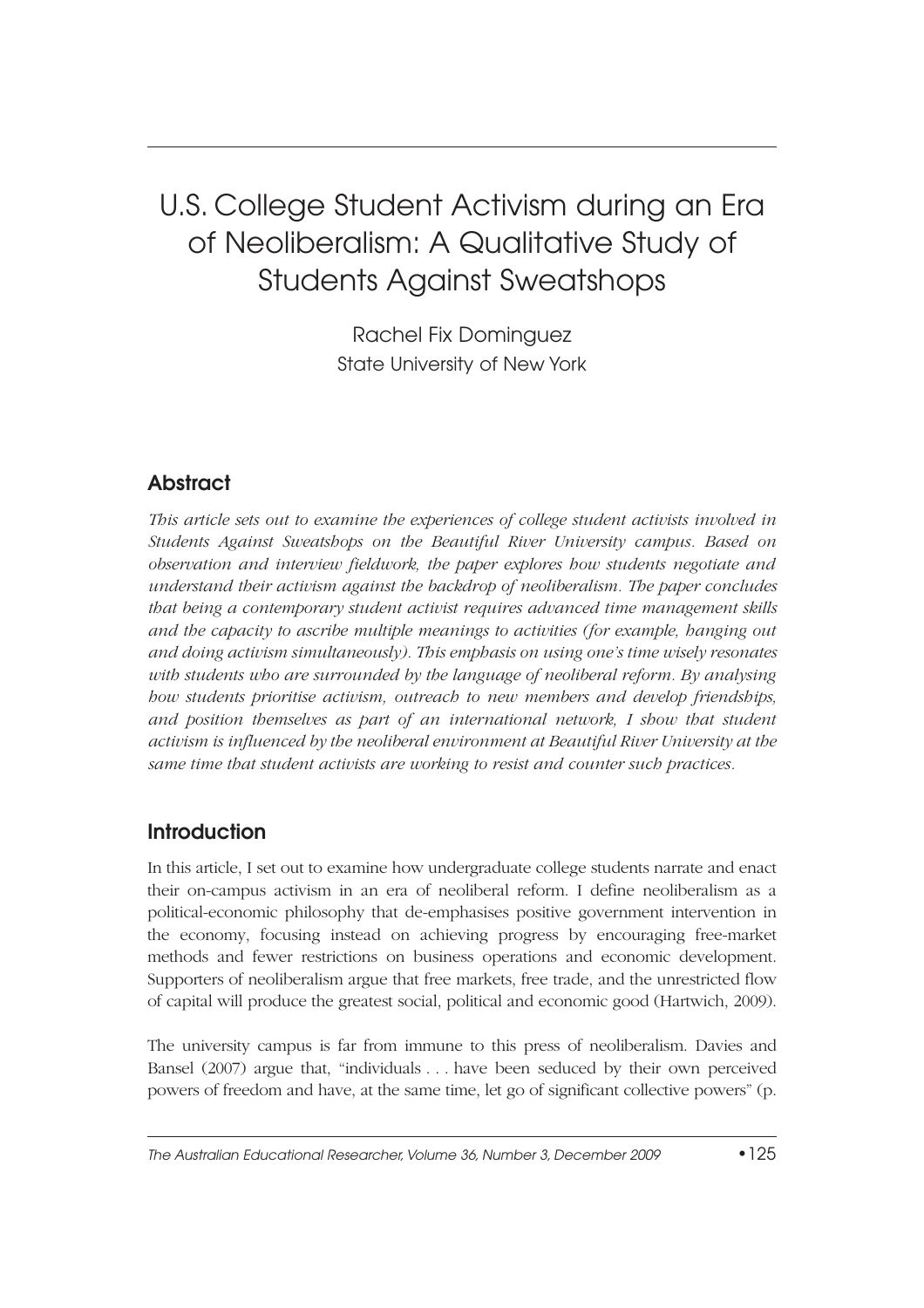249). It is, therefore, important to examine the actions of higher education students who offer organised resistance to open market ideology. One aspect of the changing landscape of U.S. higher education that has not been analyzed in depth is how on-campus undergraduate student activism has played out against this backdrop of neoliberalism.

Student activism is often defined as work done by students to impact political, economic, environmental and social change. Student activism often focuses on improving the educational landscape, or specifically on pressuring educational institutions to change curricula, funding schemes, and to amplify student voices and representation in decisionmaking (Rhoads 2000; Altbach 1968, 1970). While I do not assume that contemporary U.S. activism differs greatly from activism conducted by previous generations of students (for an historical discussion of student activism in the U.S. and in comparative perspective, see Altbach & Laufer, 1972), I do attempt to better understand how the current neoliberal atmosphere pervading U.S. higher education may impact present-day student activism.

In order to learn more about college student activism in the current economic landscape, I conducted ethnographic fieldwork (observations and in-depth interviews) with members of Students Against Sweatshops at Beautiful River University. The group will hereafter be referred to as BRUSAS; the university as BRU. All proper names, including the names of students, have been changed to protect confidentiality.

### **Conceptual Framework**

### **Higher education and neoliberalism**

Scholars working to understand the construction of undergraduate student identity at U.S. higher education institutions in the early  $21<sup>s</sup>$  century have argued that the demands of individual consumerism have markedly changed students' experiences of college life. Research finds that student-consumers are migrating to high-end professional colleges or pre-professional programs such as law and medicine, leaving liberal arts programs to be staffed by part-time adjunct faculty (Slaughter, 2001). Additionally, those students who are in large undergraduate institutional settings face new challenges to which academic institutions have not adapted; students are inundated with choices, thereby promoting an individualistic, consumer-oriented approach to college life (Nathan, 2005).

Similar challenges are also presented to the university writ large, in terms of institutional and faculty competition for monies such as external grants and contracts, endowment funds, university-industry partnerships, institutional investment in professors' spin-off companies, and student tuition and fees (Slaughter & Leslie, 1999). Researchers have found that the emphasis on financial profits on campus from education, research, and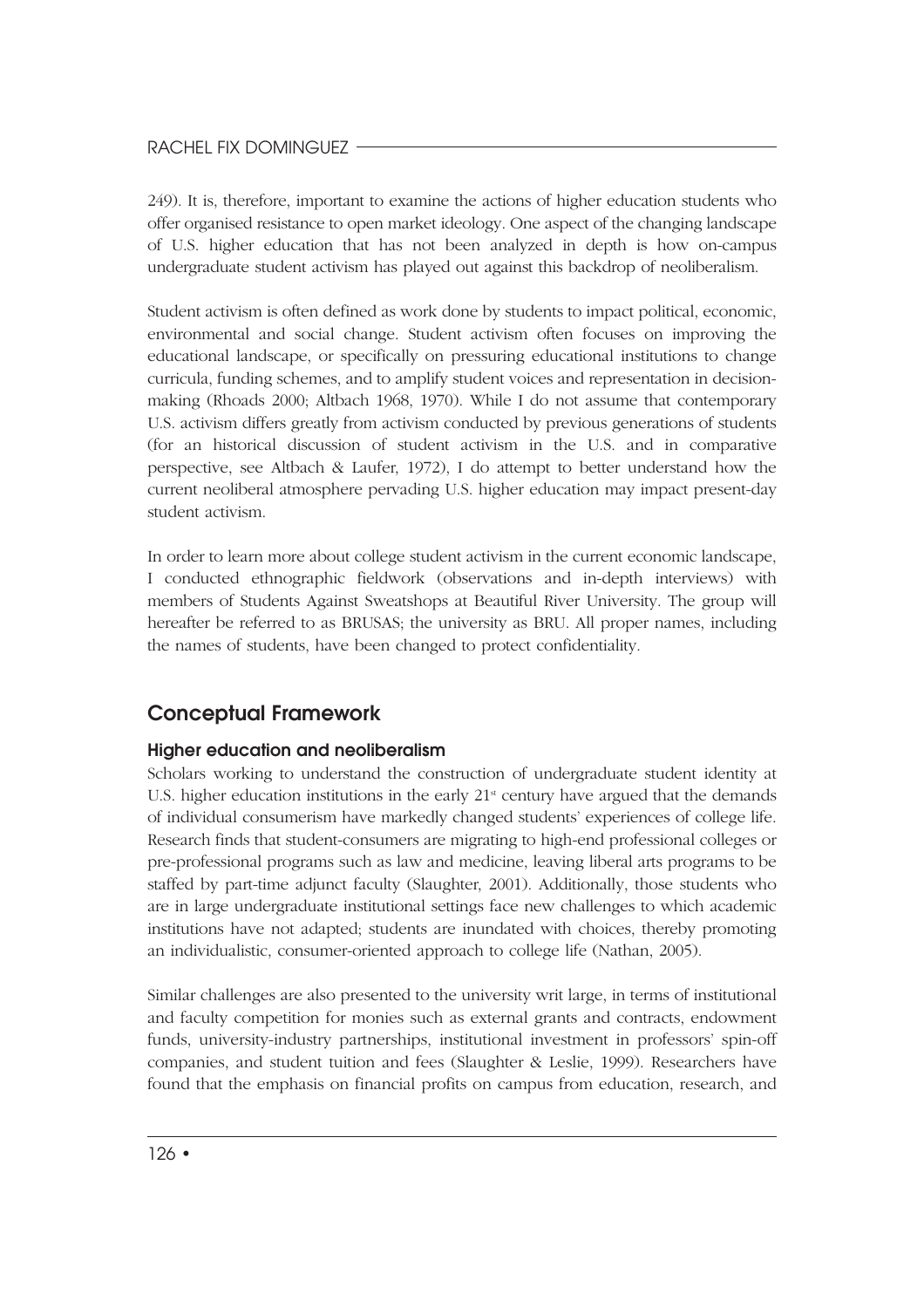### A QUALITATIVE STUDY OF STUDENTS AGAINST SWEATSHOPS

athletic endeavours are undermining core academic values and are penetrating higher education administrative decisions at every level (Bok, 2004; Engell & Dangerfield, 2005). In addition, academic careers of faculty members are deeply affected by this focus on profit-making. Slaughter and Leslie (1999) argue that faculty members are now situated squarely in the marketplace rather than between capital and labour.

While this article is concerned primarily with examining one instance of the neoliberal influence on U.S. higher education, it is important to note that research on this topic is global in scope. Critical education scholarship shows that the discourses and policies of privatisation, marketisation, performativity and the "enterprising individual" have international effects (Apple, 2001b). After the decline of the socialist and welfare-state models, "concerns about equity, accessibility, autonomy or the contribution of higher education to social transformation . . . have been overshadowed by concerns about excellence, efficiency, expenditures and rates of return" (Torres & Schugurensky, 2002, p. 429). Research finds that both national context and institutional configuration shape the promotion, resistance, and negotiation of this global trend, and that the ascendancy of neoliberalism and its associated discourses resulted in a fundamental shift in the way institutions of higher education have defined and justified their institutional existences (Olssen & Peters, 2005). In a global neoliberal environment, higher education is seen by governments as being a key driver in the knowledge economy.

In addition to the impact of neoliberalism on institutions of higher education globally, some researchers have also argued that the U.S. neoliberal agenda is saturating the lived realities of people, and that this has important implications for education at every level (Apple, 2001a; Weis, 2004). By examining educational reform efforts such as vouchers, national curricula, and standardised testing, Apple (2001a) explores the coalition-building between neoliberals, neo-conservatives, the Christian right, and the new middle class and its impact on educational policy-making at the K-12 level. Similarly, Weis (2004) uses longitudinal ethnography to expose the lived, classed realities of people within the contexts of neoliberalism and globalisation, focusing on class fractions that have emerged during the global economic restructuring of the past 30 years.

Research on higher education and neoliberalism to date has examined the relationship between these two forces from the perspectives of many key stakeholders, and in light of many recent historical and socio-economic processes. In order to understand the context in which BRUSAS operates, it is also important to examine research on U.S. student activism.

### **U.S. student activism research: Past to present**

While U.S. student activism of yesteryear is seared into popular memory, researchers have found that student activism has in fact been on the rise since the early 1990s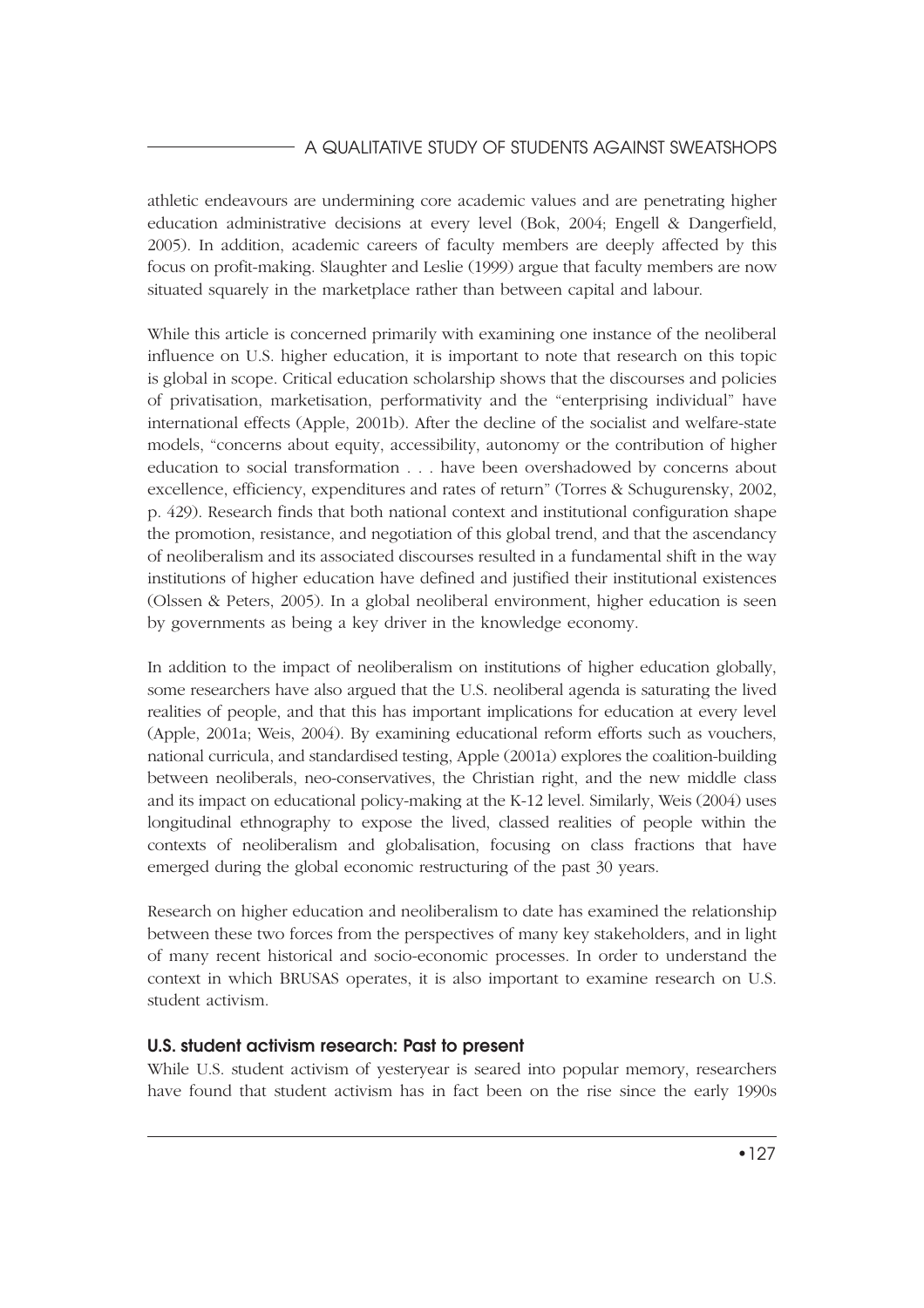(Rhoads 1998). But the scope of student activism has always been a point of contention for academics, despite the excellent quantitative work of researchers of higher education (Astin ,1997; Pascarella & Terenzini, 2005). Much research was conducted on U.S. student activism in the 1960s (Baird, 1970; Lipset & Altbach, 1967; Peterson 1966) and even these scholars disagree on the scope and extent of on-campus activism during what most consider the height of student activism in U.S. history (Rhoads 1998). It should come as no surprise, then, that there is disagreement on the nature and extent of contemporary student activism as well.

In the 1960s and 1970s, research produced a broad, multi-faceted, comparative framework for understanding the international impact of student activism on higher education specifically, and politics and society more broadly (Altbach, 1968, 1970). This research contended that student activism varied because of historical circumstance, level of socio-political development, and political and educational systems and that successful student activism depended on the perception of legitimacy that it managed to create.

Given the substantive socio-economic, political and cultural changes since that time, some scholars are beginning to reformulate this framework for contemporary student activism. For example, Rhoads (1998, 2003) argues that campus activism in the 1990s centred on multiculturalism and identity politics (Rhoads, 2000), and he explores student resistance to globalisation in the early  $21<sup>s</sup>$  century through an analysis of three movements in which university students were pivotal (Rhodes, 2003), paying particular attention to the effects of globalisation on higher education and the relevance of the neoliberal critique offered by critical theorists and globalisation protestors.

Research on higher education student activism helps to illuminate a highly complex phenomenon. Given the breadth of the impact of neoliberal reform on higher education institutions, more research on specific instances of student activism during this era is critically important. While popular discourse on the topic tends to either dismiss student activism as non-existent or to highlight current work in a historical context, an examination of the experiences of contemporary student activists will help us to better understand the influence of neoliberalism on higher education. Of particular significance are groups like Students Against Sweatshops, who take an anti-corporate stance in their activism.

# **Students Against Sweatshops**

The participants in this research project are members of a branch of United Students Against Sweatshops (USAS). USAS is an international movement of campuses and individual students fighting for sweatshop-free labour conditions and workers' rights. USAS defines the notion of a "sweatshop" broadly, arguing that sweatshops are not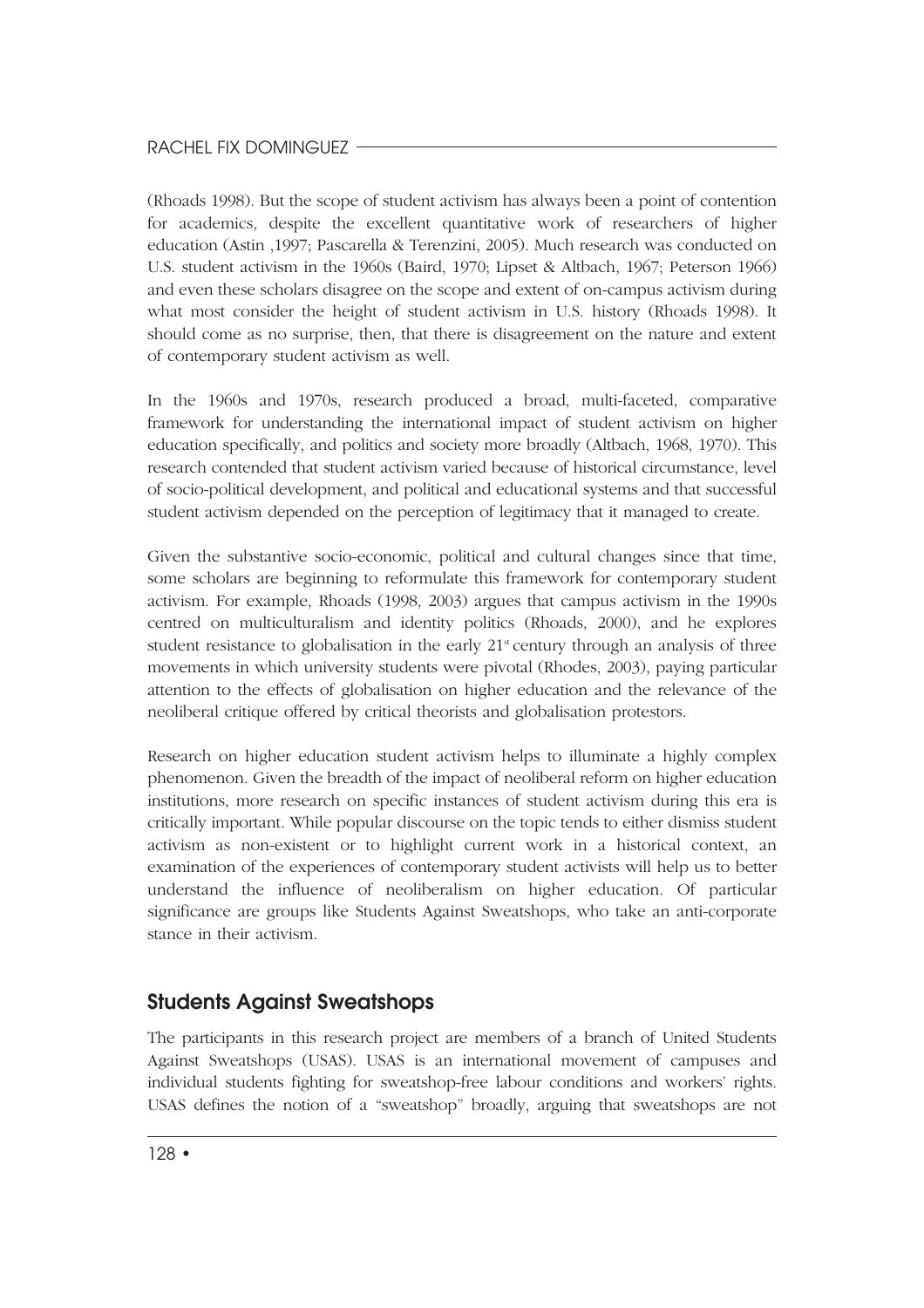limited to the apparel industry, but include a plethora of low-paid labour positions, such as outsourced custodial workers on university campuses. While "it is not possible to get a full list of all the schools where students are running campus anti-sweatshop campaigns" (Featherstone, 2002, pp. 114-115), there are at least 85 U.S. colleges and universities affiliated with USAS, and it is widely considered to be one of the largest student-led grassroots organizations in the country.

The SAS group at Beautiful River University (BRUSAS) has held several successful campaigns over the past six years, including an effort in 2004-05 to get the University to join the Workers' Rights Consortium (WRC) and another more recent effort to force the university to switch from outsourced to unionised custodial workers. BRUSAS is not recognised as an official student group on campus. This is largely due to the role they play as a watchdog, exerting pressure to counter some university policies. It would be heretical, in the minds of most BRUSAS students, to operate within the official, universitysanctioned realm of student associations and organisations. Their outsider status creates, however, some negative implications for the group. They receive no money from BRU for their activities. BRUSAS relies instead on donations from allied professors at BRU, community supporters from the City of Beautiful River, and revenue from parties and other social events. Given their lack of official recognition, they rely on allied groups (including the Black Student Union, Engineers for a Sustainable World, and the Latino Student Association) to rent rooms and access other spaces (such as the Student Union) on-campus. Additionally, BRUSAS cannot depend on any of the standard methods for communicating their presence to new students, such as university-distributed orientation information about on-campus organisations. While their role as an agitator of the university requires BRUSAS to exist outside the recognised parameters of student groups, this is not without its drawbacks when it comes to accessing resources.

### **Beautiful River University**

Beautiful River University is a so-called "super university", with over 27,000 students currently enrolled in one of the largest public research institutions in the North-eastern United States. BRU operates under a two-campus model, with most of the non-medical programs located on one immense campus (East, with a size of approximately 18 square kilometres), and with medical and dental programs concentrated on the other (West). Most on-campus undergraduate student housing and virtually all administrative offices are located on the East Campus, and most of BRUSAS' efforts are also concentrated on the East Campus. While BRU is located within a metropolitan area (Beautiful River) and the West Campus is within the borders of the City of Beautiful River, the East Campus area is relatively isolated because of its location in a secondring suburb. Some BRUSAS members, as well as other members of the local community, criticise the 1960s decision to locate the East Campus in a suburb because it stimulated growth in a suburban area rather than downtown Beautiful River.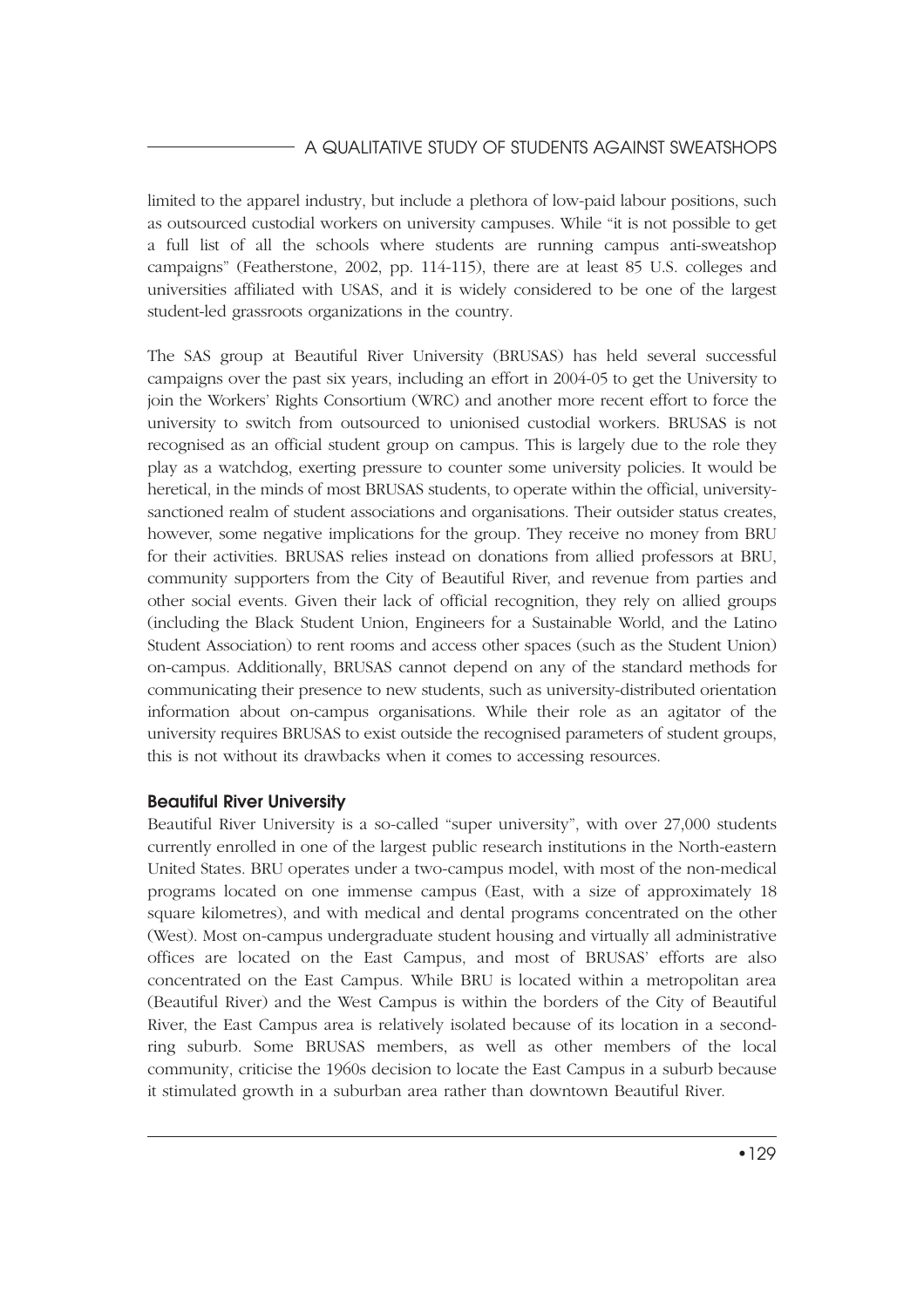BRU has a history of student activism dating to the 1960s, but its bifurcated campus arrangement, along with the large size of the student body and the large geographical land mass of the East Campus, are held by some as explanations for its apathetic student body in the early  $21<sup>st</sup>$  century. On the BRU campus, BRUSAS is widely recognised as the most prominent of progressive student activist groups.

### **Research Methods and Design**

### **Data collection and analysis**

I contacted members of the leadership group of BRUSAS via e-mail after finding their names in a student newspaper article. I explained that I was interested in conducting research on the experiences of student activists, and asked if they might allow me to observe their meetings and do in-depth semi-structured interviews with some of the key group members. Approximately three weeks after my initial request, the group allowed me access and I began observing BRUSAS leadership team meetings. The group also holds "action" meetings once a week where students who are more peripherally involved in the group can come to hang fliers for rallies or participate in other shortterm projects for BRUSAS. I observed these meetings as well.<sup>1</sup>

After I completed all observations, I contacted members of the leadership team and asked if they would be willing to sit down and talk to me about their activism in an individual interview. Five members of the (approximately, sometimes fluctuating) tenperson team agreed to be interviewed.<sup>2</sup>

Rebecca is one of five participants in this study whom I both observed and interviewed. Rebecca and the other four (Kelly, Mary, Chris and Dylan) are all white students. Three of them identify their upbringing as middle to upper middle class (Rebecca, Kelly and Dylan) and two of them identify as working class (Chris and Mary). All five of the students range in age from 19 to 22. I interviewed three women and two men but the leadership group has four women and six men in total.

As for the other members of BRUSAS, they are almost all white. Chris informed me, "We're still almost an entirely white group. There are a couple of non-white folks that come to meetings somewhat frequently but we're definitely mostly white." Most BRUSAS students are also between the ages of 18 and 23, and there are approximately an equal number of men and women participants.3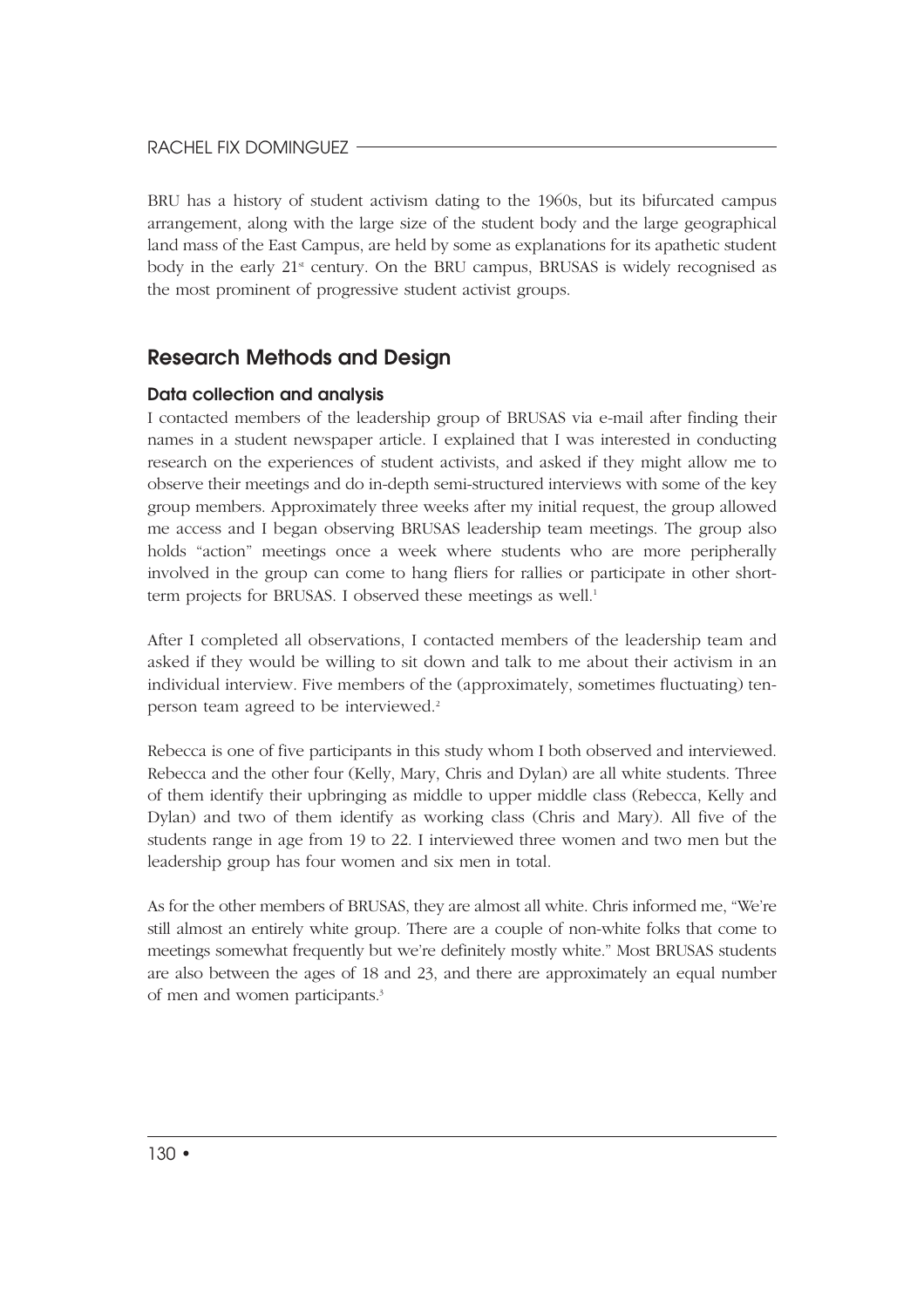# **Student Activism in an Era of Neoliberalism**

The student activism of BRUSAS can be understood by examining three interconnected ideas. In this section, I first discuss the notion of *making time*, or prioritizing activism. I then move into discussing the related ideas of *friendship and BRUSAS recruitment*. One of the ways in which students make time for activism is by also viewing it as a social opportunity. Finally I conclude with an analysis of *role of United SAS* in providing an umbrella network for individual campus organizations as they resist the hegemonic growth of neoliberalism on the university campus. Students say that they feel that their time, which is at a premium, is used well because of the affiliation with a larger network, and that they have made friends at other colleges and universities through USAS.

My research shows that prioritising activism – fitting or slotting it in to a very demanding schedule – is of key importance to the student leaders of BRUSAS, and that they often prioritise activism over university coursework. I also found that student leaders in BRUSAS place emphasis on the friendship-building opportunities available to them as group members, and I discovered that how students are recruited into the group is deeply connected to the issue of friendship. Additionally, students sometimes rationalise their participation in BRUSAS by noting that it is an international effort, and that their activism is tied into a much larger and therefore more influential network of activists.

### **Making time: Student activists or activist students?**

As I began my fieldwork with BRUSAS, I was repeatedly struck by the verbal negotiations that students make between activism, school, work, and free time. This is particularly evident amongst the leadership of BRUSAS who spend anywhere from 5 to 25 hours a week on group activities. One student, in discussing whether or not she would participate in an event if it were scheduled on a particular day, says, "This Friday I have a test so it would kind of suck to go on Thursday." Similarly, in my field notes from November 2005, I note how students manage demands on their time, such as schoolwork and part-time employment,

There is negotiating . . . one student has a day planner out, another says, "Finals! Argh!" and holds her head in her hands. Another student says, "Later on in the semester I have a lot of papers to do and I work retail so I don't know how active I'll be."

It is evident from my observations that BRUSAS students constantly juggle multiple competing demands, and that activism is woven into calendars with never-ending "to-do" lists. This is best expressed by Kelly, who, when I asked her if she has difficulty making time for her activist work, tells me, "Not since I re-found my Palm Pilot! . . . I stick it in between classes. I'm always writing e-mails, planning meetings, and going to meetings."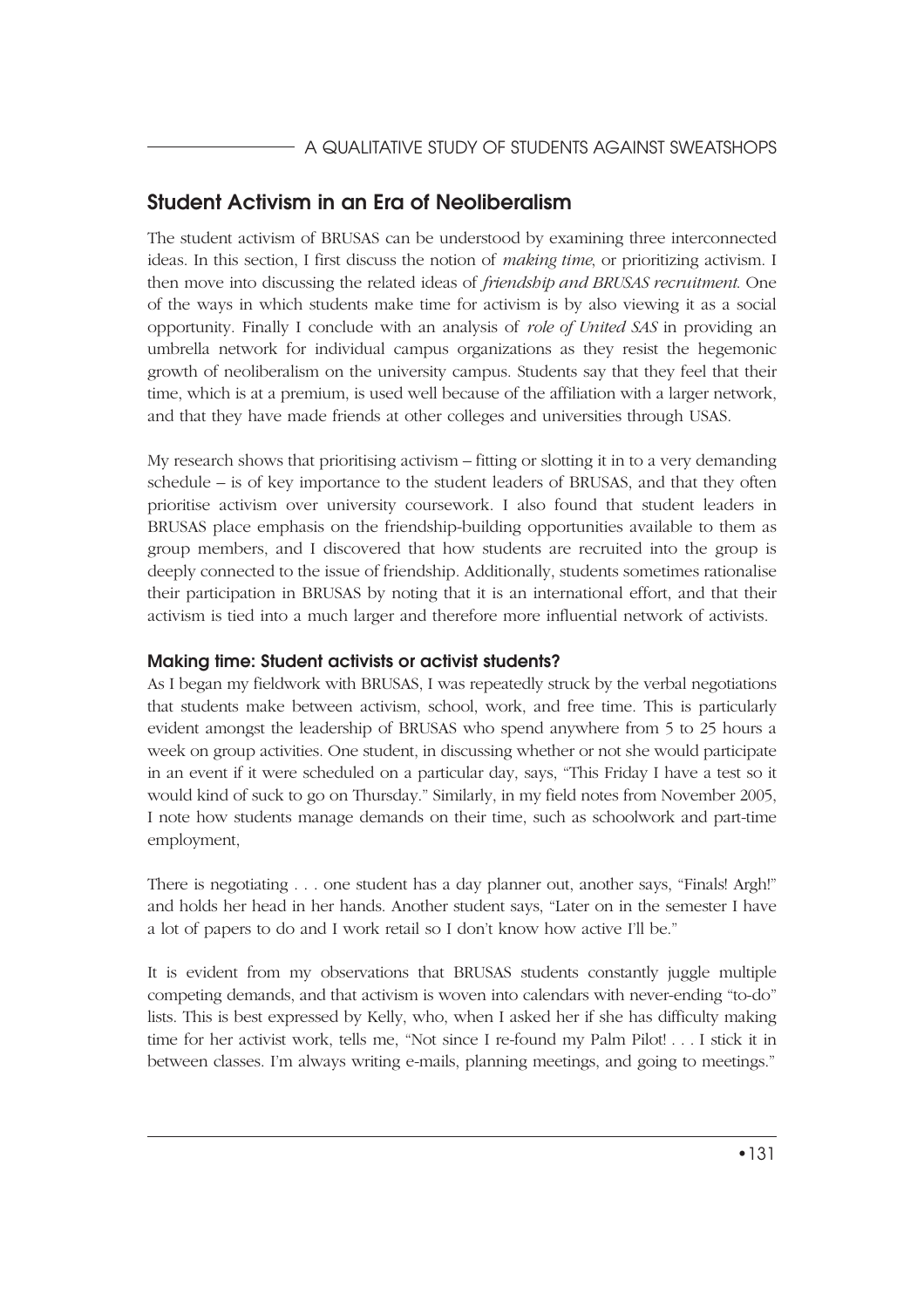When the leaders of the group recruit new membership, they stress that involvement with BRUSAS does not have to be all-encompassing, thereby exhibiting awareness of the demands on students' time and offering a continuum of activist opportunities for those interested. These opportunities range from attending an action meeting and folding pamphlets to attending a leadership meeting and developing long-term strategies for the organization. Chris, who has been active in BRUSAS since *before* he arrived on campus (he grew up in the area and was involved with a Sweatshop Awareness Project in high school which connected him to BRUSAS approximately 6 years ago), talks about the action meeting as, "an opportunity for people to come in and do some of the more simplistic sides of the activism".

For the core student leaders of BRUSAS, however, it is not simply a matter of deciding whether or not to help distribute event flyers once a week. Their time commitments are much greater. BRUSAS student leader Dylan tells me, "By joining BRUSAS and by staying in for another semester, I'm saying to myself, 'Okay, I'm taking another class.' So while I've only had 15 credits through the university, I've really looked at it like I have 18 credits. It's an extracurricular activity which takes a lot of time." Students' personal negotiations to justify their time commitments to BRUSAS are intricate and often involve a weighing of time spent on official coursework against activist work.

For example, for Chris the priority is not to be a *student activist*, but rather an *activist student*. By inverting the term, Chris renegotiates the relationship between school and activism. This is a concept that resonates with the other student leaders of BRUSAS; every single one of them mentions the idea of being an "activist student" when I ask them how they negotiate the competing demands on their time. Chris talks extensively about prioritising his BRUSAS work over his school work in part because he believes his activist work will open doors for him after college. While Chris expresses deep moral conviction about his student activism, he also sees his activities as helping to build a career, which may indicate the influence of neoliberal ideology on students' thinking. Depending on what kind of career Chris and the other members of BRUSAS choose, however, it is also possible that their college activism will be a conduit for future political advocacy.

Finally, another important element of making time for activism (be it as student activists *or* activist students) is related to the friendships developed by students in BRUSAS. Students who devote a large amount of time to BRUSAS do not view it as cutting into their leisure time, or as a trade-off between having friends and being in BRUSAS. Kelly notes,

One thing that BRUSAS offers ... is that ... it's not dorky for you to go, "Hey man, I can't go to the movie tonight; I have to write a media release." People wouldn't be, like, "What?!" People would be, like, "Okay, cool. Hey, do you need help with that?"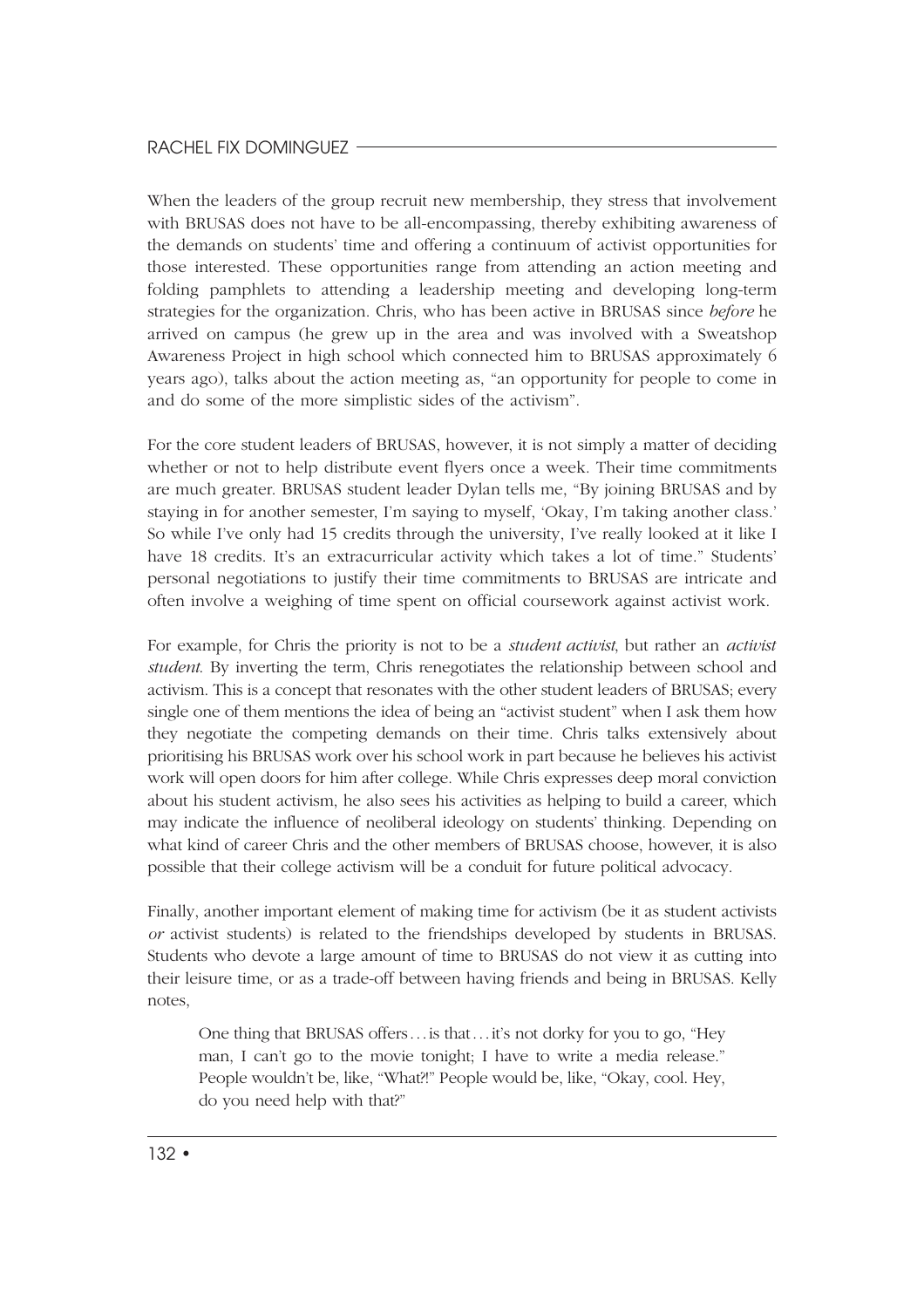Members of the BRUSAS leadership team have actually defined their community around their activism; I term this *ascribing multiple meanings to* their otherwise hectic schedules, so that sometimes "doing activism" and "hanging out" are one and the same. As Dylan says, "I think that people definitely like that they're going to enter our group, they're going to make some change, and they also might make some friends out of it."

All of these negotiations around time, and the practicality and efficiency with which students approach and schedule their activism are arguably examples of how neoliberalism (which calls for increased efficiency through open-market competition, among other things) filter into people's lives. At the same time that students resist corporate control through their activism, they are bounded by and, indeed, may adopt some aspects of the neoliberal ideology that permeates the broader university setting. The BRUSAS students constantly negotiate this tension, and attempt to maintain their activism while simultaneously managing competing demands on their time. This finding supports Nathan's (2005) contention that the demands of consumerism have changed students' college experiences. This tension is seen also when students ascribe multiple meanings to their activism and friendship, and when they brainstorm strategies for increasing BRUSAS membership.

### **Friendship and BRUSAS recruitment**

If the student leaders of BRUSAS believe that joining the group presents opportunities for friendship, it becomes important to look at who joins the group and how they are recruited. One of the membership recruitment strategies used by the group is the opportunity to party together as members of BRUSAS. At a general recruitment meeting held in January 2006, one student leader discusses the benefits of participating in BRUSAS. He mentions learning skills like leadership, organizing, facilitating meetings, and talking to media, and gaining more advanced skills through workshops, and travel opportunities (USAS events). He also talks about getting to affect change, make great friends, and party together. He stresses, "We have great parties."

Dylan discusses this strategy for drawing students into BRUSAS. He tells me,

There's definitely a certain amount of outreach that is done with the idea of "Let's try to have fun.". . . It helps if [we're] friends. If [we] can go out and talk about, "How about if we try this idea?" over a drink, and if [we] see each other frequently, it helps a lot.

BRUSAS intentionally recruits potential student activists by stressing that they are a group of fun-loving, friendly people. But this outreach method of ascribing multiple meanings to activism (so that it is at once about anti-sweatshop work *and* making friends and going to parties) may be an example of how the growth of neoliberalism impacts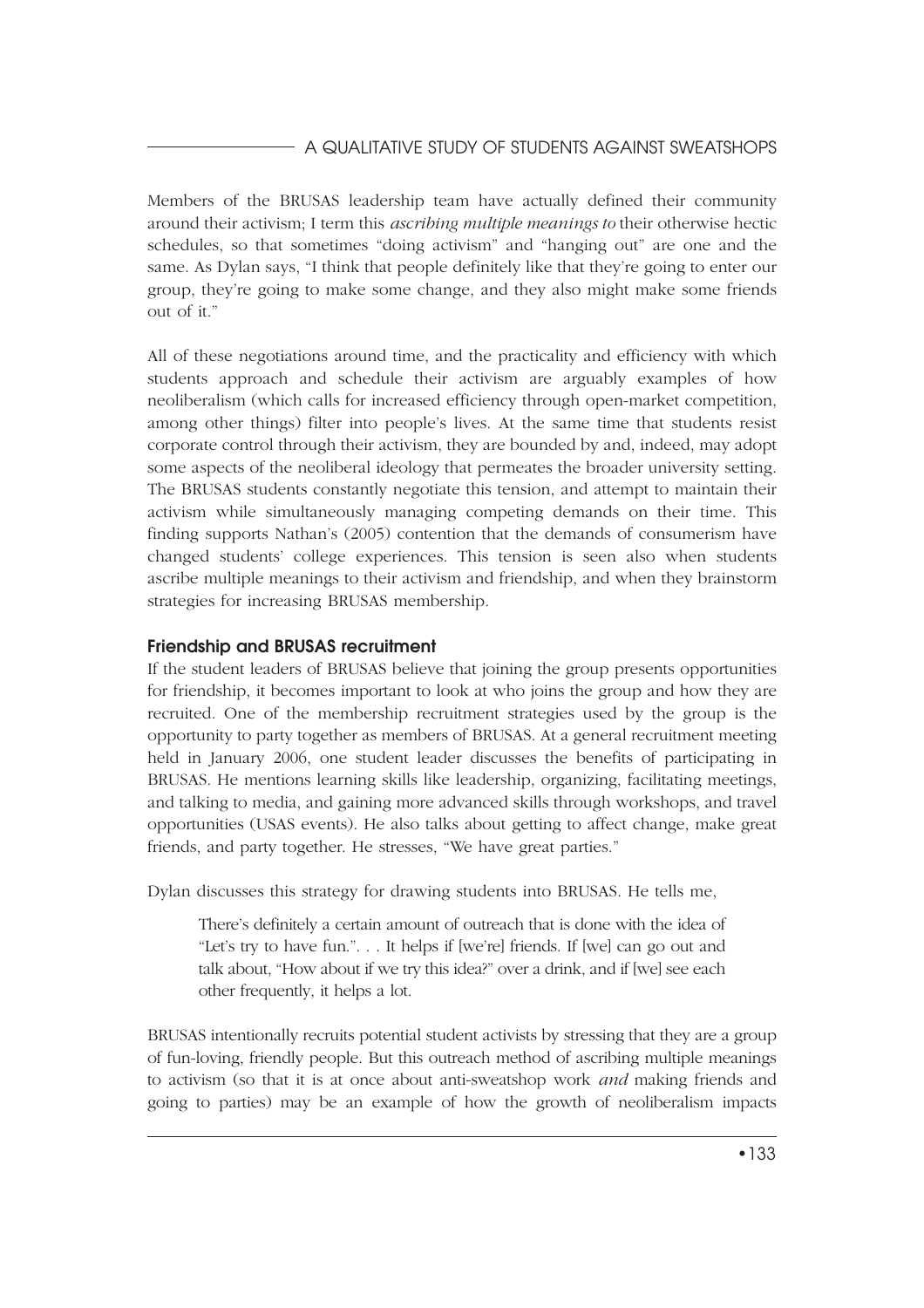BRUSAS. The leaders advertise BRUSAS as a group where one might accomplish several goals all at once. For students with very busy schedules, this kind of efficiency is appealing. It allows students to feel that they are "maximizing their investment in higher education" (Slaughter, 2001, p. 24), an important achievement given the high cost of a U.S. college education.

So who are the students who respond positively to these outreach attempts? Do the BRUSAS student leaders perceive there to be any difficulties with recruiting new membership? When I ask this in an interview, Chris tells me, "Ah, now the problems start when you get to that question!" He explains that some of the difficulties BRUSAS has with diversifying their membership to include an equal representation of men and women, students of colour and white students, and students across the class spectrum, are directly connected to their methods of reaching out to new members. Rebecca explains this further:

I think that there are some problems with the way that we recruit simply because if you look at our group, it's almost entirely a white group . . . it's this very white group so that's something that we're trying to work on without tokenizing people; without being, like, "Oh, you're black! Come join our group!" But it's so much in our society that the races are separated that we find it difficult to attract different types of people because we're so in this mindset of what attracts us, that we don't know how to attract different people.

Rebecca's point that racism is a larger societal ill that cannot be solved exclusively by a small group of undergraduate student activists is an important one. It is essential neither to undermine the type of activist work that BRUSAS does nor to downplay the anti-oppression stance that the group takes, as these are important aspects of combating racism and other forms of prejudice. There are, however, tangible ways in which student groups can recruit and retain people of colour, and future research would do well to examine how students involved in this and other progressive activist groups have ignored or down-played the relationship between ideology and Whiteness. Ultimately, an "anti-racist" group with a limited or non-existent population of people of colour is severely constrained in its ability to combat racism.

In addition to the important relationship between friendship and recruitment, another way in which the neoliberal framework impacts student activism is in the focus of the activist work itself and the importance of the structure of United Students Against Sweatshops.

### **United SAS**

United Students Against Sweatshops has been in existence as an anti-corporate activist organisation since 1998. USAS' goal is to "harness . . . [student] creativity, irony, and media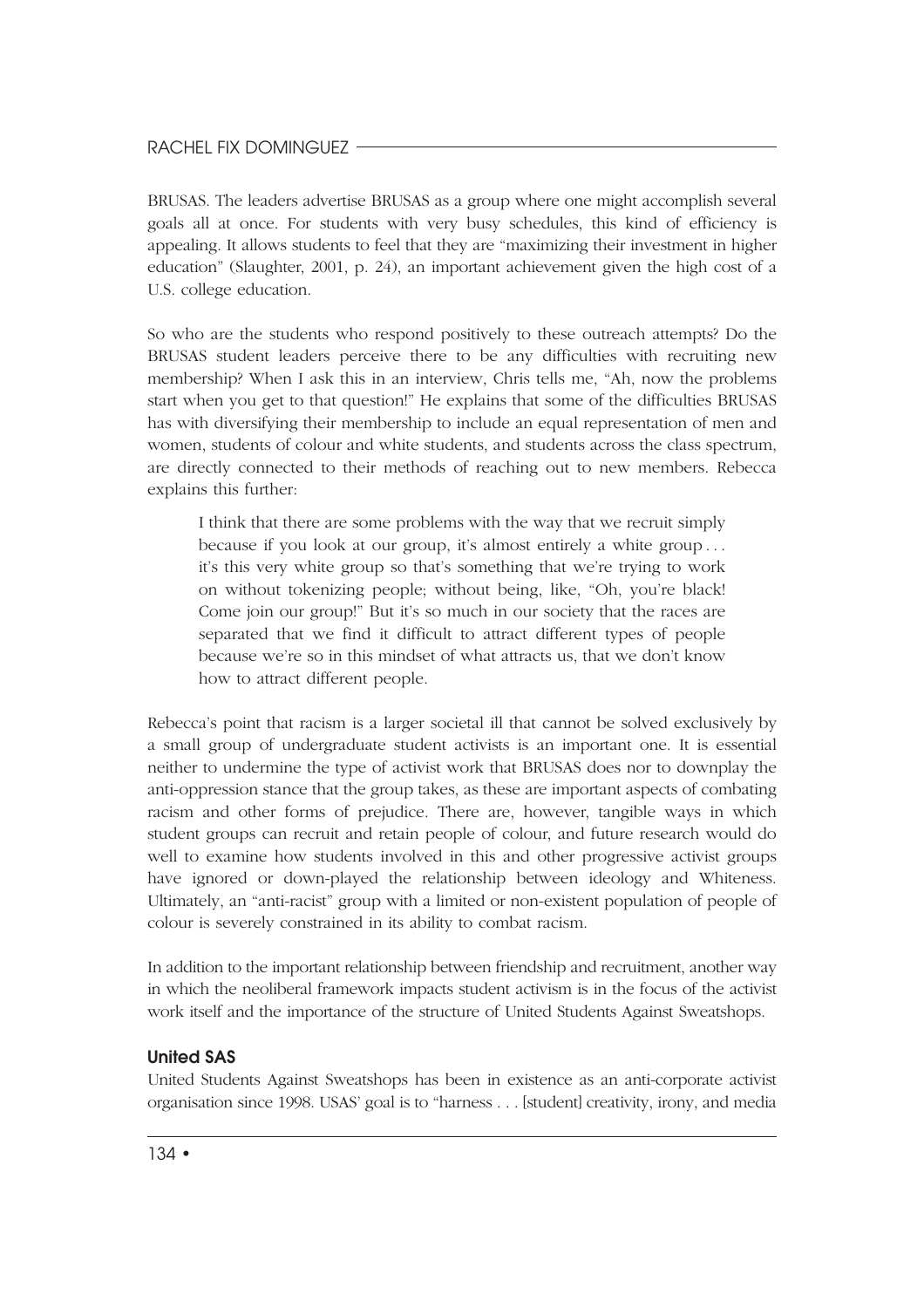savvy to launch a well-organised, thoughtful, and morally outraged resistance to corporate power" (Featherstone, 2002). Several members of the BRUSAS leadership team are actively involved in the national organisation, so the ties between the group at BRU and the umbrella organisation are well-established, and BRUSAS members have a lot to say about the impact of being affiliated with a national organisation. Organisationally, students believe that participation in USAS offers them the wisdom of experience and greater leverage to affect local change. Personally, students talk about how it is eye-opening and rejuvenating to attend conferences and meet other student activists.

Dylan stresses that being connected to USAS provides BRUSAS with organisational direction and the chance to learn from the past successes and failures of other university SAS groups because "a lot of groups and campuses that aren't connected to USAS . . . have no direction, they really don't go anywhere". These notions of direction and effectiveness are a strategy for increasing the influence of SAS and again resonate with the neoliberal emphasis on efficiency of purpose.

But the benefits of having a large network of activists with which to work extend beyond applying the lessons learned to BRUSAS' campaigns. Chris discusses how the network provides each of the smaller groups with greater leverage to affect change:

I don't think we could create that exact change on our campus without being involved in a national network that's strategically moving forward in some of the same places . . . Our entire campaign to affiliate with the WRC, that wouldn't pressure any company to do anything better for worker's rights if it was just one school doing it.

Kelly sums up this notion that the existence of USAS offers organisational support and strength in numbers by saying, "USAS is a very necessary thing for a lot of people to be attached to all at once for solidarity purposes."

On a more personal level, the BRUSAS student leaders feel that USAS has, in the words of Chris, "helped me to learn a lot of skills that I've . . . been able to pass on to the group." Rebecca focuses on how the national activities energise her and help her to see the scope of USAS' impact. She says, "Activism can be so stressful and so frustrating at times . . . But you see, oh, this school's doing a piece, and this school's doing a piece, and you combine them all and it's actually doing something."

Rebecca and the other student leaders of BRUSAS maintain that an umbrella organisation is an important strategy for exerting pressure on universities, but it also helps them to measure and quantify their activism. Such measurements are increasingly important as neoliberal reform encourages and often requires quantifiable assessment of progress (Bartlett, Frederick, Gulbrandsen, & Murillo, 2002).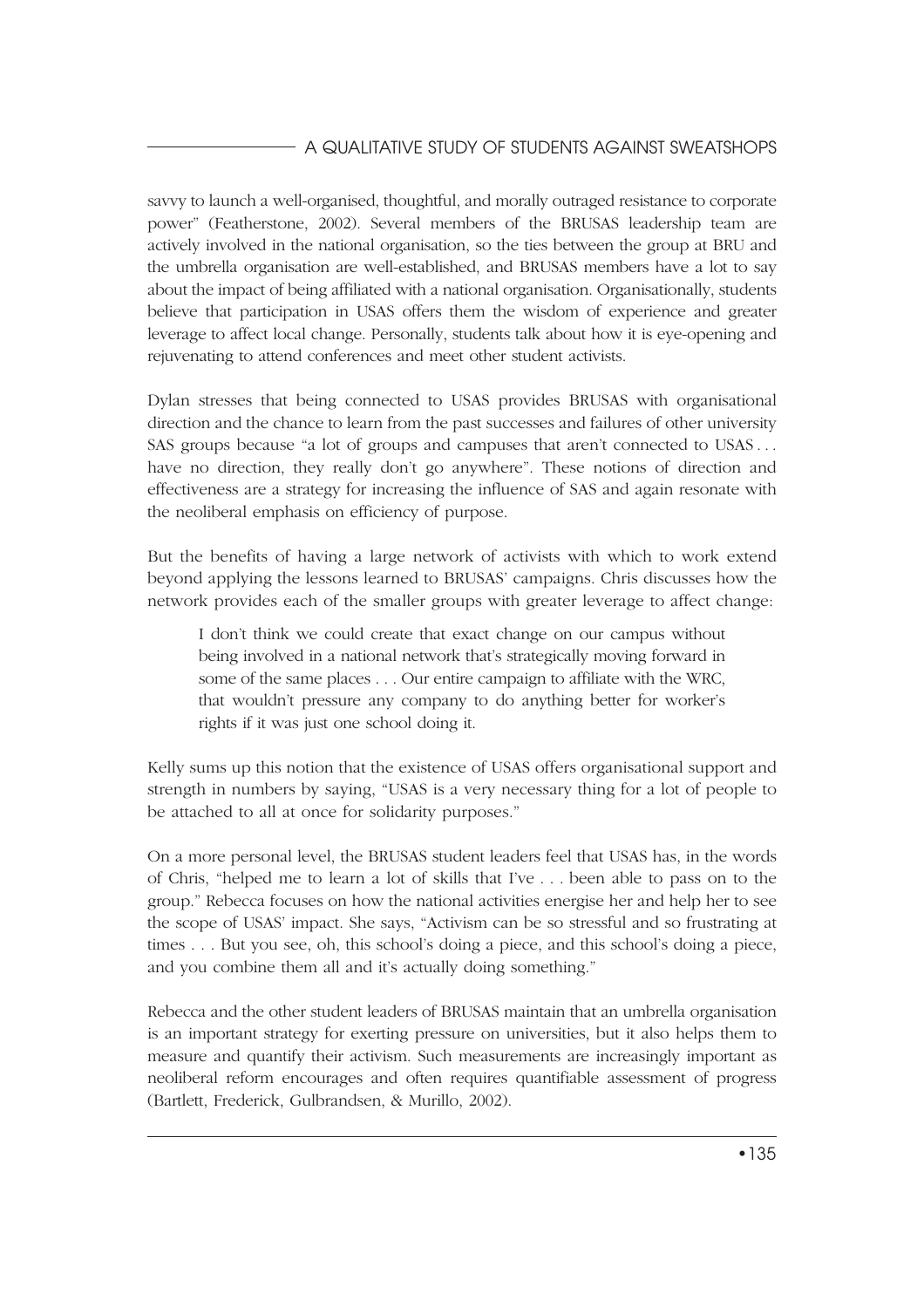## **Conclusion**

When undertaking this research, I set out to understand more about the character of student activism, and the experiences and narrations of undergraduate student activists. My research shows that on-campus activism at BRU is in transition. The influence of the neoliberal project on higher education has been well-documented by scholars. My research of an on-campus student activist group at Beautiful River University finds that prioritizing activism, friendship and group recruitment processes, and the existence of an international umbrella organisation are all key elements in understanding student activism during an era of neoliberalism in higher education institutions.

Davies and Bansel (2007) argue that,

. . . neoliberalism both competes with other discourses and cannibalises them in such a way that neoliberalism itself appears more desirable, or more innocent than it is . . . neoliberalism is nevertheless widely taken up as natural and inevitable. Its moral ascendancy is not generally challenged except where it is overriding and negating deeply held values of professional practice. (p. 258)

The students of BRUSAS use elements of neoliberal discourse (particularly notions such as efficiency and choice) within a context where the moral ascendancy of neoliberalism *is* actually challenged, rather than considered natural or inevitable. The effect is that students appear to utilise neoliberal tools to further the anti-neoliberal agenda of Students Against Sweatshops.

What, then, is the future of student activism in this era of neoliberal economic reform? What are the long-term effects of neoliberalism on student activism broadly and on anticorporate activists like the members of BRUSAS in particular? I have made preliminary discoveries, but more research is needed to fully answer these questions. In particular, future critical ethnographic research would do well to consider the ways in which student activism may work to challenge the neoliberal assumptions that students bring with them when they enter a university setting. In this analysis I have shown the ways in which certain aspects of neoliberalism have influenced student activism, but it is crucial that we begin to analyse the ways in which student activism may act as a transformative process to challenge and reform the pervasive and insidious encroachment of neoliberalism on U.S. higher education institutions. BRUSAS student activists are university stakeholders who, despite being influenced by existing economic structures in some ways, are also unique because they hold an alternative vision of the future of U.S. universities. Researchers in the field of critical education studies need to better understand student activism in the early  $21<sup>st</sup>$  century so that we are able to explain these alternative visions for the higher education institutions we call home.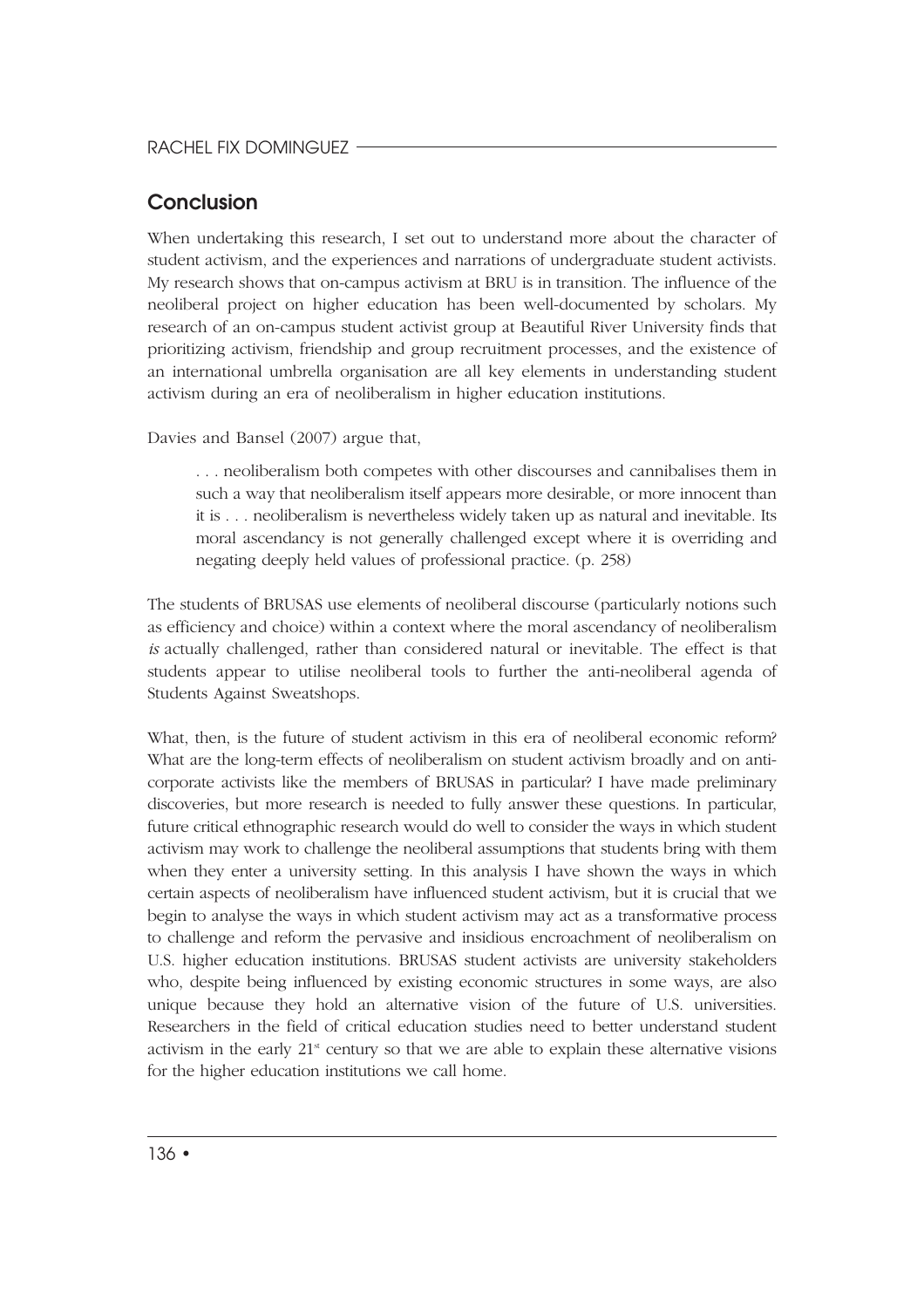### **Endnotes**

- <sup>1</sup> I wrote extensive and detailed field notes during and after each observation, and coded these field notes into thematic categories using N\*VIVO qualitative software. The interviews were conducted on the BRU campus in a small, private office.
- <sup>2</sup> The interviews ranged in length from one to two hours. The interview protocol I used was derived in two ways: I first developed general categories of questions based on my review of existing literature; I then expanded and refined the questions based on my observational fieldwork. In the interview sessions I did not hold exclusively to this protocol, nor did I ask the questions in identical order each time. With the permission of participants, I audio taped and transcribed all interviews. After I transcribed these interviews, I coded them using the same thematic categories as with the observations and analysed the data with N\*VIVO qualitative software. I conducted the bulk of my field work from October 2005 through February 2006.
- <sup>3</sup> One other important element pertaining to methods has to do with how the students in BRUSAS perceived and interacted with me as the researcher. I am considerably older than the average BRUSAS member (approximately ten years). At first, the students seemed wary and a bit guarded around me. However, I have a much younger brother who is also a student at BRU and I learned during my fieldwork that he has friends in common with some of the members of BRUSAS. This, along with my own work on progressive campaigns on the BRU campus and as a community activist in the City of Beautiful River, became known to some of the BRUSAS members during my fieldwork. The BRUSAS students also asked me questions about my own background, and learned that I was born and raised in Beautiful River, that I attended an out-of-state undergraduate institution known for its on-campus progressive student activism, that I was a Peace Corps Volunteer several years ago, and that I have been involved with several activist organizations well-known to the students.

### **References**

- Altbach, P. (1968). *Turmoil and transition: Higher education and student politics in India*. New York: Basic Books.
- Altbach, P. (1970). Student movements in historical perspective: The Asian case. *Youth and Society, 1*, 333-57.
- Altbach, P., & Laufer, R. (Eds.). (1972). *The new pilgrims: Youth protest in transition*. New York: McKay.
- Apple, M. (2001a). *Educating the "right" way: Markets, standards, God, and inequality*. London: Falmer Press.
- Apple, M. (2001b). Comparing neo-liberal projects and inequality in education. *Comparative Education, 37*(4), 409-23.